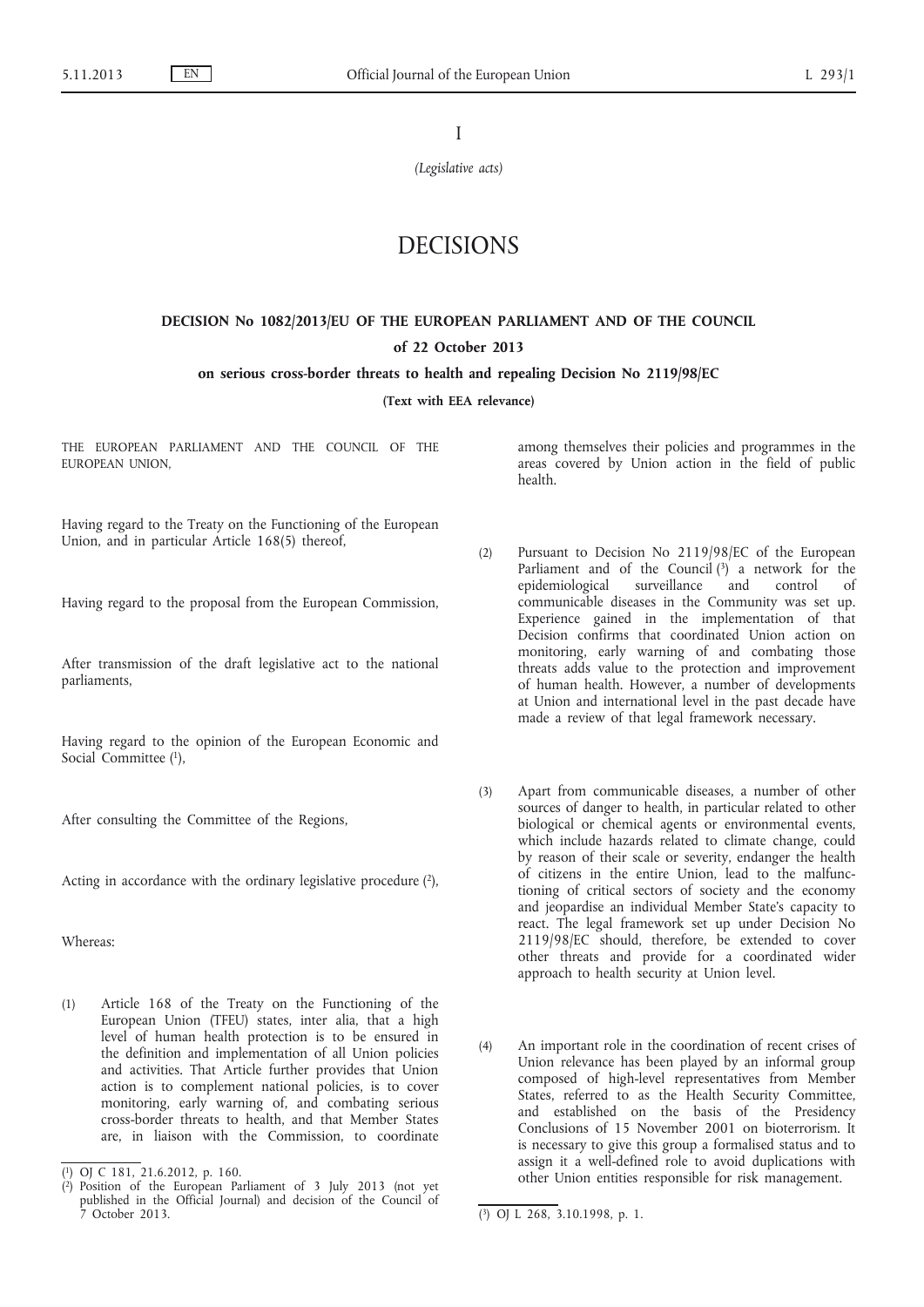- (5) Regulation (EC) No 851/2004 of the European Parliament and of the Council of 21 April 2004 establishing a European Centre for Disease Prevention and Control (1) ('ECDC') provides the ECDC with a mandate covering surveillance, detection and risk- assessment of threats to human health from communicable diseases and outbreaks of unknown origin. The ECDC has progressively taken over the epidemiological surveillance of communicable diseases and the operation of the Early Warning and Response System ('EWRS') from the Community network set up under Decision No 2119/98/EC. Those changes are not reflected in Decision No 2119/98/EC, because it was adopted before the establishment of the ECDC.
- (6) The International Health Regulations (2005) ('IHR') adopted by the Fifty-eighth World Health Assembly on 23 May 2005 reinforced the coordination among States Parties to the World Health Organisation (WHO), which include all the Member States of the Union, of the preparedness for, and response to, a public health emergency of international concern. Union legislation should take this development into account, including the integrated all-hazards approach of the WHO covering all categories of threat regardless of their origin.
- (7) This Decision should apply without prejudice to other binding measures concerning specific activities or setting the standards of quality and safety of certain goods, which provide for special obligations and tools for monitoring, early warning and combating specific threats of a cross-border nature. Those measures include in particular relevant Union legislation in the area of common safety concerns in public health matters, covering goods such as pharmaceutical products, medical devices and foodstuffs, and exposure to ionising radiation.
- (8) The protection of human health is a matter which has a cross-cutting dimension and is relevant to numerous Union policies and activities. In order to achieve a high level of human health protection, and to avoid any overlap of activities, duplication or conflicting actions, the Commission, in liaison with the Member States, should ensure coordination and exchange of information between the mechanisms and structures established under this Decision, and other mechanisms and structures established at Union level and under the Treaty establishing the European Atomic Energy Community (the Euratom Treaty), the activities of which are relevant to the preparedness and response planning, monitoring, early warning of, and combating serious cross-border threats to health. In particular the

Commission should ensure that relevant information from the various rapid alert and information systems at Union level and under the Euratom Treaty is gathered and communicated to the Member States through the EWRS.

- (9) The structures for coordinating responses to serious cross-border health threats established by this Decision, should, in exceptional circumstances, be available to the Member States and the Commission also when the threat is not covered by this Decision and where it is possible that public health measures taken to counter that threat are insufficient to ensure a high level of protection of human health. The Member States should, in liaison with the Commission, coordinate the response within the Health Security Committee ('HSC') as established by this Decision in close cooperation with, where applicable, other structures, established at Union level and under the Euratom Treaty, for the monitoring, early warning or combating of such threats.
- (10) Preparedness and response planning is an essential element for effective monitoring, early warning of and combating serious cross-border threats to health. Such planning should include in particular adequate preparedness of critical sectors of society, such as energy, transport, communication or civil protection, which rely, in a crisis situation, on well-prepared public health systems that are also in turn dependent on the functioning of those sectors and on maintenance of essential services at an adequate level. In the event of a serious cross-border threat to health originating from a zoonotic infection, it is important to ensure the interoperability between health and veterinary sectors for preparedness and response planning.
- (11) Cross-border threats to health are often related to pathogenic agents that can be transmitted between individuals. While such transmission cannot be completely prevented, general hygiene measures can make an important contribution by reducing the speed and extent of the spread of the agent and thus reducing the general risk. Such measures could include information on good hygiene practices, such as effective hand washing and drying, in collective settings and in the workplace, and should take into account the existing recommendations of the WHO.
- (12) The IHR already require Member States to develop, strengthen and maintain their capacity to detect, assess, notify and respond to a public health emergency of international concern. Consultation with a view to coordinating among the Member States is necessary in order to promote interoperability between national

<sup>(</sup> 1) OJ L 142, 30.4.2004, p. 1.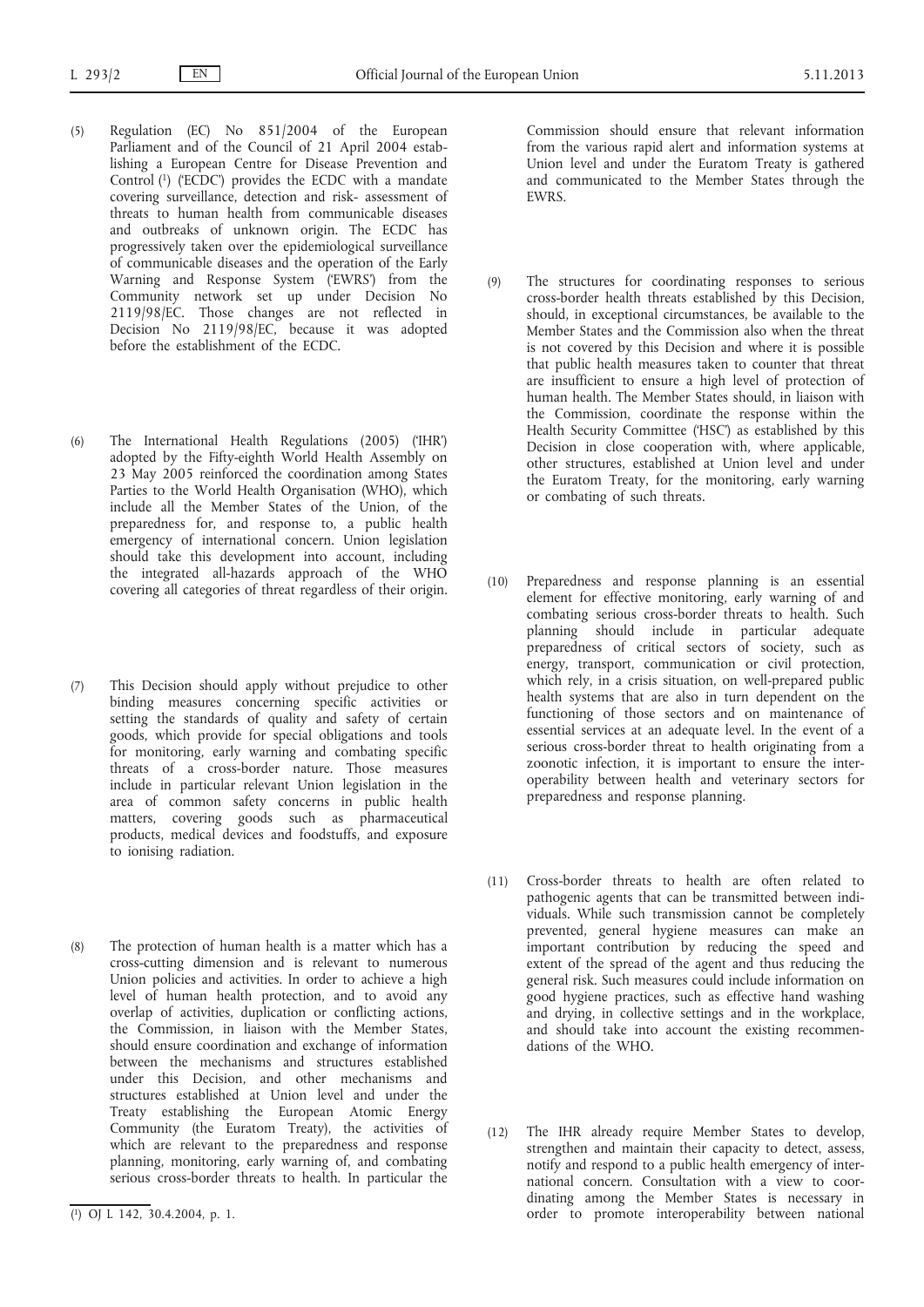preparedness planning in view of the international standards, while respecting Member States' competence to organise their health systems. Member States should regularly provide the Commission with an update on the status of their preparedness and response planning at national level. Information provided by the Member States should include the elements that Member States are obliged to report to the WHO in the context of the IHR. That information should particularly address the cross-border dimension of preparedness and response planning. The Commission should compile the information received and should ensure its exchange among Member States through the HSC. When a Member State decides to substantially revise its national preparedness planning, it should inform the Commission thereof and submit the information about the main aspects of that revision in a timely manner to the Commission to allow for information exchange and possible consultations within the HSC.

- (13) The European Parliament in its resolution of 8 March 2011 and the Council in its Conclusions of 13 September 2010 stressed the need to introduce a common procedure for the joint procurement of medical countermeasures, and in particular of pandemic vaccines, to allow Member States, on a voluntary basis, to benefit from such group purchases, e.g. by obtaining advantageous prices and order flexibility with regard to a given product. With regard to pandemic vaccines, in the context of limited production capacities at global level, such a procedure would be undertaken with the aim of enabling more equitable access to vaccines for the Member States involved, to help them to better meet the vaccination needs of their citizens, in line with vaccination policies in the Member States.
- (14) Unlike communicable diseases, the surveillance of which at Union level is carried out on a permanent basis by the ECDC, other serious cross-border threats to health do not currently necessitate a systematic monitoring. A riskbased approach, whereby monitoring is carried out by Member States' monitoring systems and available information is exchanged through the EWRS, is therefore more appropriate to those threats.
- (15) The Commission will strengthen cooperation and activities with the ECDC, the Member States, the European Medicines Agency and the WHO to improve the methods and processes through which information related to the coverage of vaccine-preventable diseases is provided.
- (16) A system enabling the notification at Union level of alerts related to serious cross-border threats to health

should be put in place in order to ensure that competent public health authorities in Member States and the Commission are duly informed in a timely manner. The EWRS should, therefore, be extended to all the serious cross-border threats to health covered by the present Decision. The operation of the EWRS should remain within the remit of the ECDC. The notification of an alert should be required only where the scale and severity of the threat concerned are or could become so significant that they affect or could affect more than one Member State and require or could require a coordinated response at the Union level. To avoid duplication, the Commission should ensure that alert notifications under the EWRS and other rapid alert systems at Union level are linked to each other to the extent possible so that the competent authorities of the Member States can avoid as much as possible notifying the same alert through different systems at Union level.

- (17) In order to ensure that the assessment of risks to public health at the Union level from serious cross-border threats to health is consistent as well as comprehensive from a public health perspective, the available scientific expertise should be mobilised in a coordinated manner, through appropriate channels or structures depending on the type of threat concerned. That assessment of risks to public health should be developed by means of a fully transparent process and should be based on principles of excellence, independence, impartiality and transparency. That assessment should be provided by the agencies of the Union in accordance with their missions or by the Commission if the risk assessment required is totally or partially outside the mandates of the agencies of the Union.
- (18) Taking account of the applicable rules in each case, scientific experts should make declarations of interest and of commitments. Such declarations should include any activity, position, circumstances or other facts potentially involving direct or indirect interest in order to make it possible to identify interests which could be considered prejudicial to those experts' independence.
- (19) Effectively responding to serious cross-border threats to health at national level could require consultation among Member States, in conjunction with the Commission, with a view to coordinating national responses and could necessitate exchange of information. Pursuant to Decision No 2119/98/EC, the Member States already consult each other in liaison with the Commission with a view to coordinating their efforts and their response at Union level with regard to communicable diseases. A similar mechanism should apply to all serious crossborder threats to health regardless of their origin. It should also be recalled that, independently of this Decision, a Member State may, in the case of a major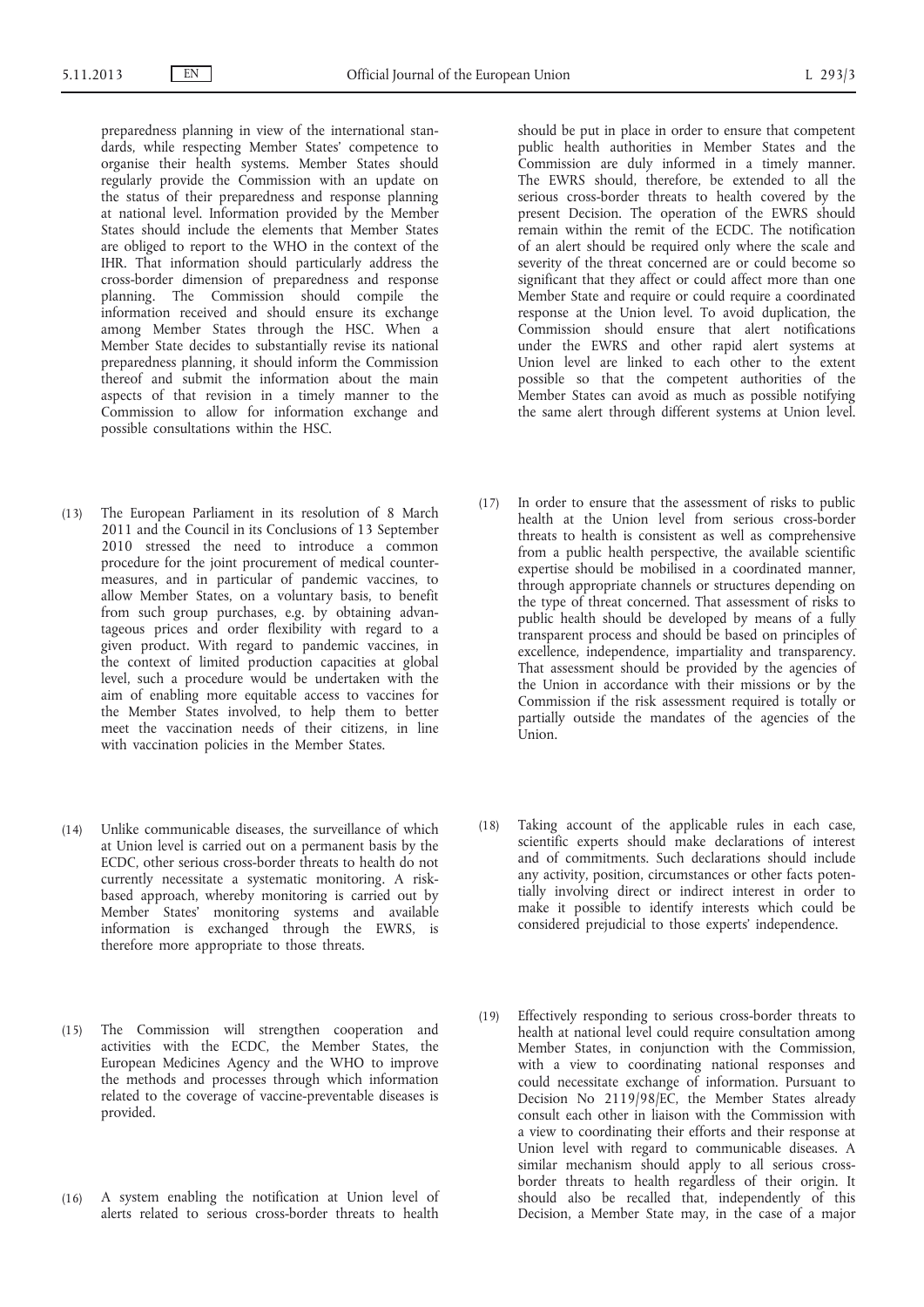emergency, request assistance under Council Decision 2007/779/EC, Euratom of 8 November 2007 establishing a Community Civil Protection Mechanism (1).

- (20) The obligations of Member States to provide information under this Decision do not affect the application of point (a) of Article 346(1) TFEU pursuant to which no Member State is obliged to supply information the disclosure of which it considers contrary to the essential interests of its security.
- (21) The Member States have a responsibility to manage public health crises at national level. However, measures taken by individual Member States could damage the interests of other Member States if they are inconsistent with one another or based on diverging risk assessments. The aim to coordinate the response at Union level should, therefore, seek to ensure, inter alia, that measures taken at national level are proportionate and limited to public health risks related to serious crossborder threats to health, and do not conflict with obligations and rights laid down in the TFEU such as those related to the restriction on travel and trade.
- (22) Inconsistent or confusing communication with the public and stakeholders such as healthcare professionals can have a negative impact on the effectiveness of the response from a public health perspective as well as on economic operators. The coordination of the response within the HSC, assisted by relevant subgroups, should, therefore, encompass rapid information exchange concerning communication messages and strategies and addressing communication challenges with a view to coordinating risk and crisis communication, based on robust and independent evaluation of public health risks, to be adapted to national needs and circumstances. Such exchanges of information are intended to facilitate monitoring of the clarity and coherence of messages to the public and to healthcare professionals.
- (23) The applicability of certain specific provisions of Commission Regulation (EC) No 507/2006 of 29 March 2006 on the conditional marketing authorisation for medicinal products for human use falling within the scope of Regulation (EC) No 726/2004 of the European Parliament and of the Council  $(2)$  and of Commission Regulation (EC) No 1234/2008 of 24 November 2008 concerning the examination of variations to the terms of marketing authorisations for medicinal products for human use and veterinary

medicinal products  $(3)$  depends on the recognition at Union level, in the framework of Decision No 2119/98/EC, of an emergency situation or of a pandemic situation with respect to human influenza. Those provisions allow for the accelerated marketing of certain medicinal products in the case of urgent need, by means, respectively, of a conditional marketing authorisation and of the temporary option of granting a variation to the terms of a marketing authorisation for a human influenza vaccine even where certain nonclinical or clinical data are missing. However, in spite of the utility of such provisions in the event of a crisis, to date no specific procedure exists for issuing such recognitions at Union level. It is therefore appropriate to provide for such a procedure as part of laying down the standards of quality and safety for medicinal products.

- (24) Before recognising a situation of public health emergency at Union level, the Commission should liaise with the WHO in order to share the Commission's analysis of the situation of the outbreak and to inform the WHO of its intention to issue such a decision. Where such a decision is adopted, the Commission should also inform the WHO thereof.
- (25) The occurrence of an event that is linked to serious cross-border threats to health and is likely to have Europe-wide consequences could require the Member States concerned to take particular control or contacttracing measures in a coordinated manner to identify those persons already contaminated and those persons exposed to risk. Such cooperation could require the exchange of personal data through the system, including sensitive information related to health and information about confirmed or suspected human cases of disease, between those Member States directly involved in the contact-tracing measures.
- (26) Cooperation with third countries and international organisations in the field of public health should be fostered and it is particularly important to ensure the exchange of information with the WHO on the measures taken pursuant to this Decision. In particular, it could be in the interests of the Union to conclude international cooperation agreements with third countries or international organisations, including the WHO, to foster the exchange of relevant information from monitoring and alerting systems on serious crossborder threats to health. Within the limits of the Union's competences, such agreements could include, where appropriate, the participation of such third countries or international organisations in the relevant epidemiological surveillance monitoring network and the EWRS, exchange of good practice in the areas of preparedness and response planning, public health riskassessment and collaboration on response coordination.

<sup>(</sup> 1) OJ L 314, 1.12.2007, p. 9.

 $(2)$  OJ L 92, 30.3.2006, p. 6.

 $\overline{(^3)}$  OJ L 334, 12.12.2008, p. 7.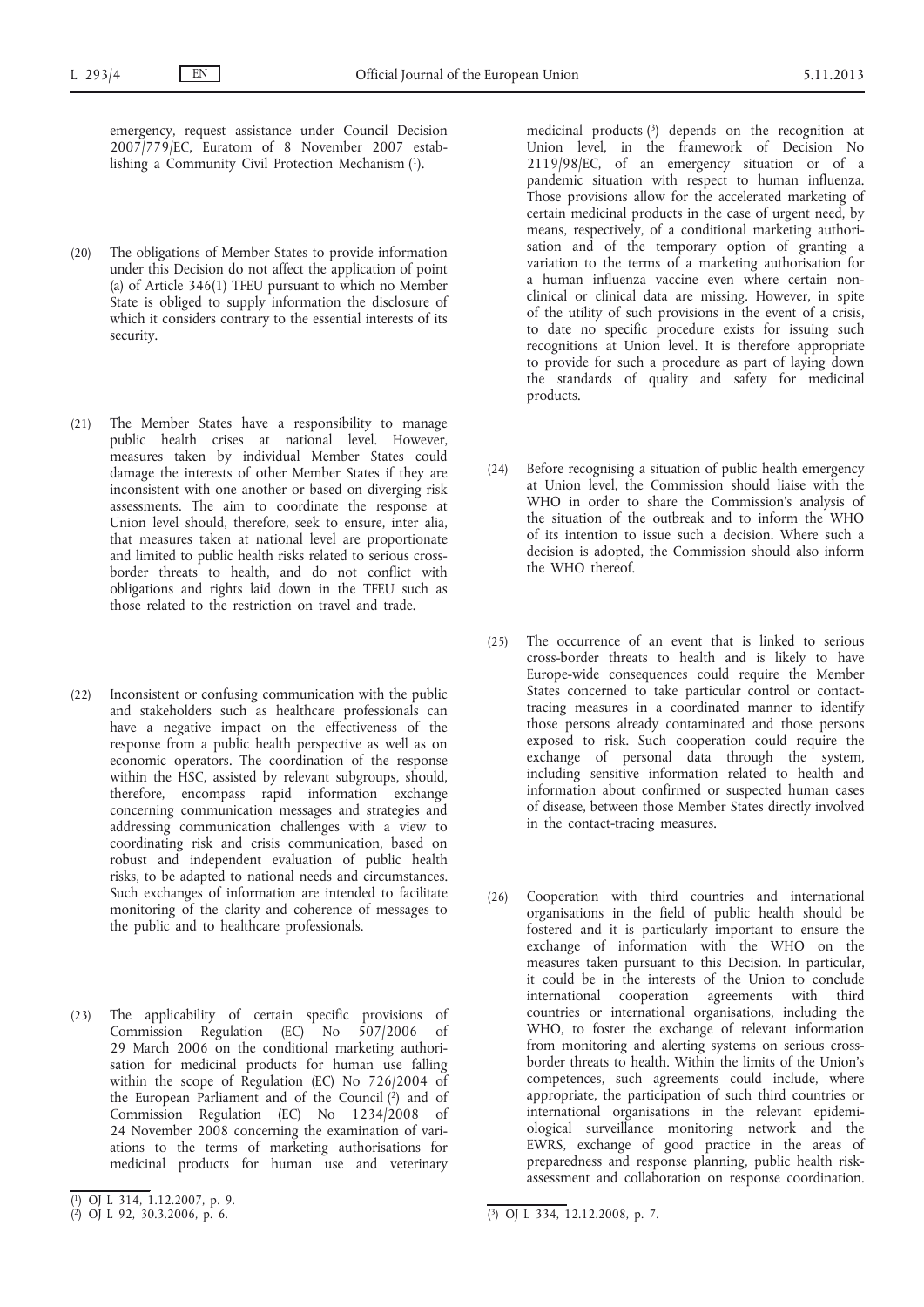- (27) The processing of personal data for the purpose of implementing this Decision should comply with Directive 95/46/EC of the European Parliament and of the Council of 24 October 1995 on the protection of individuals with regard to the processing of personal data and on the free movement of such data  $(1)$  and Regulation (EC) No 45/2001 of the European Parliament and of the Council of 18 December 2000 on the protection of individuals with regard to the processing of personal data by the Community institutions and bodies and on the free movement of such data (2). In particular, the operation of the EWRS should provide for specific safeguards for the safe and lawful exchange of personal data for the purpose of contact tracing measures implemented by Member States at national level.
- (28) Since the objectives of this Decision, cannot be sufficiently achieved by the Member States alone due to the cross-border dimension of serious threats to health and can, therefore, be better achieved at Union level, the Union may adopt measures, in accordance with the principle of subsidiarity as set out in Article 5 of the Treaty on European Union. In accordance with the principle of proportionality, as set out in that Article, this Decision does not go beyond what is necessary in order to achieve those objectives.
- (29) As responsibility for public health is not an exclusively national matter in certain Member States, but is substantially decentralised, national authorities should, where appropriate, involve the relevant competent authorities in the implementation of this Decision.
- (30) In order to ensure uniform conditions for the implementation of this Decision, implementing powers should be conferred on the Commission to adopt implementing acts in relation to: templates to be used when providing the information on preparedness and response planning; the establishment and update of a list of communicable diseases and related special health issues subject to the network of epidemiological surveillance and the procedures for the operation of such a network; the adoption of case definitions for those communicable diseases and special health issues covered by the epidemiological surveillance network and, where necessary, for other serious cross-border threats to health subject to ad hoc monitoring; the procedures for the operation of the EWRS; the procedures for the information exchange on and the coordination of the responses of the Member States; the recognition of situations of public health emergency at Union level and the termination of such a recognition. Those powers should be exercised in accordance with Regulation (EU) No 182/2011 of the European Parliament and of the Council of 16 February 2011 laying down the rules and general principles

concerning mechanisms for control by Member States of the Commission's exercise of implementing powers  $(3)$ . As the implementing acts provided for by this Decision concern the protection of human health, the Commission may not adopt a draft implementing act where the Committee on serious cross-border threats to health delivers no opinion, in accordance with point (a) of the second subparagraph of Article 5(4) of Regulation (EU) No 182/2011.

- (31) The Commission should adopt immediately applicable implementing acts where, in duly justified cases relating to the severity or novelty of a serious cross-border threat to health or to the rapidity of its spread between the Member States imperative grounds of urgency so require.
- (32) The European Data Protection Supervisor has been consulted in accordance with Article 28(2) of Regulation (EC) No  $45/2001$  and has adopted an opinion  $(4)$ .
- (33) Accordingly, Decision No 2119/98/EC should be repealed and replaced by this Decision,

HAVE ADOPTED THIS DECISION:

#### CHAPTER I

### **GENERAL PROVISIONS**

# *Article 1*

# **Subject matter**

This Decision lays down rules on epidemiological surveillance, monitoring, early warning of, and combating serious cross-border threats to health, including preparedness and response planning related to those activities, in order to coordinate and complement national policies.

This Decision aims to support cooperation and coordination between the Member States in order to improve the prevention and control of the spread of severe human diseases across the borders of the Member States, and to combat other serious cross-border threats to health in order to contribute to a high level of public health protection in the Union.

3. This Decision also clarifies the methods of cooperation and coordination between the various actors at Union level.

<sup>(</sup> 1) OJ L 281, 23.11.1995, p. 31.

<sup>(</sup> 2) OJ L 8, 12.1.2001, p. 1.

<sup>(</sup> 3) OJ L 55, 28.2.2011, p. 13.

<sup>(</sup> 4) OJ C 197, 5.7.2012, p. 21.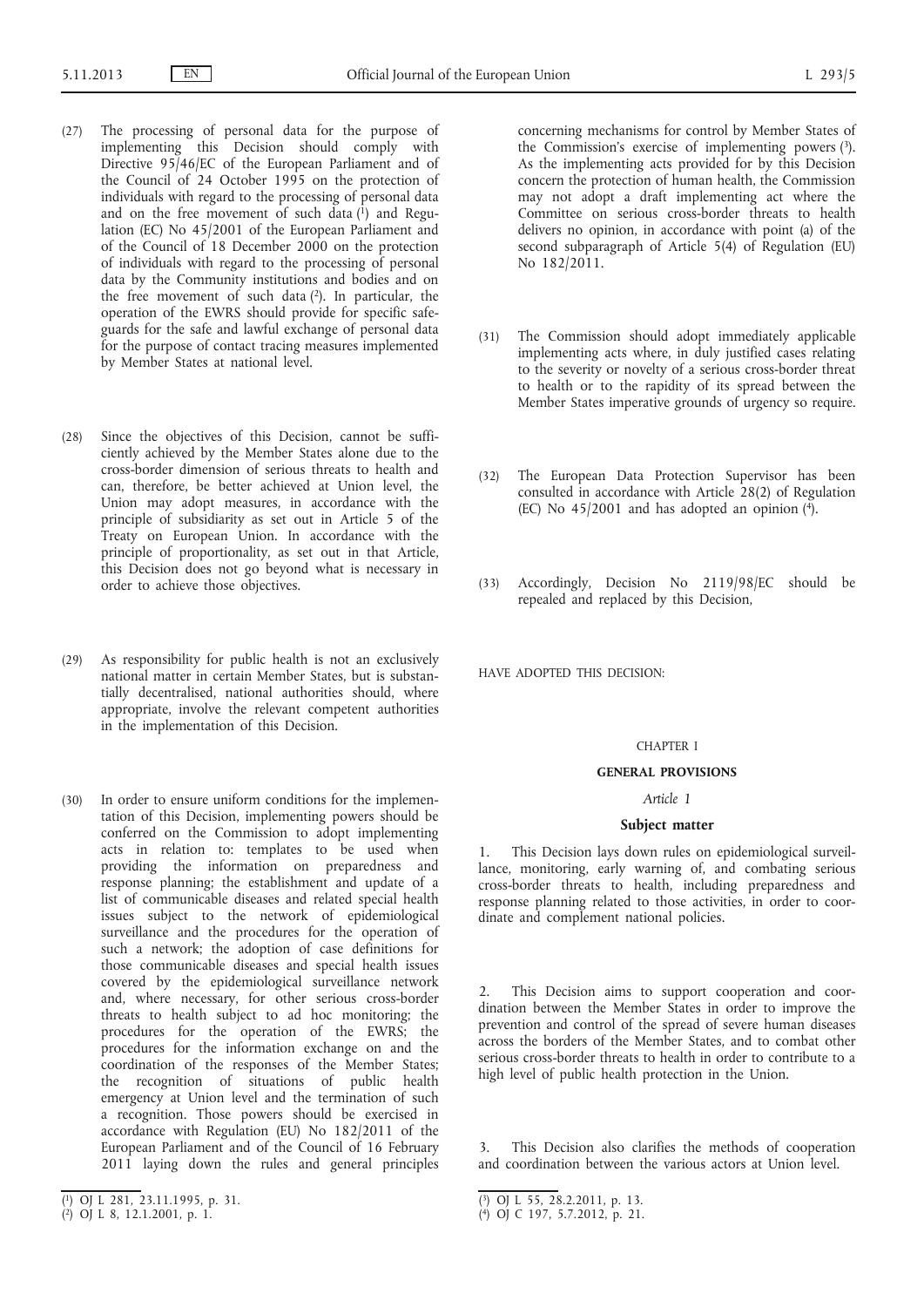# *Article 2*

#### **Scope**

1. This Decision shall apply to public health measures in relation to the following categories of serious cross-border threats to health:

(a) threats of biological origin, consisting of:

- (i) communicable diseases;
- (ii) antimicrobial resistance and healthcare-associated infections related to communicable diseases (hereinafter 'related special health issues');
- (iii) biotoxins or other harmful biological agents not related to communicable diseases;
- (b) threats of chemical origin;
- (c) threats of environmental origin;
- (d) threats of unknown origin;
- (e) events which may constitute public health emergencies of international concern under the IHR, provided that they fall under one of the categories of threats set out in points (a) to (d).

2. This Decision shall also apply to the epidemiological surveillance of communicable diseases and of related special health issues.

3. The provisions of this Decision are without prejudice to provisions of other Union acts governing specific aspects of monitoring, early warning of, the coordination of preparedness and response planning for, and the coordination of, combating serious cross- border threats to health, including measures setting quality and safety standards for specific goods and measures concerning specific economic activities.

4. In exceptional emergency situations, a Member State or the Commission may request response coordination within the HSC, as referred to in Article 11, for serious cross-border threats to health other than those covered in Article 2(1), if it is considered that public health measures taken previously have proven insufficient to ensure a high level of protection of human health.

5. The Commission shall, in liaison with the Member States, ensure coordination and information exchange between the mechanisms and structures established under this Decision and similar mechanisms and structures established at Union level or under the Euratom Treaty whose activities are relevant for preparedness and response planning, monitoring, early warning of, and combating serious cross-border threats to health.

6. Member States shall retain the right to maintain or introduce additional arrangements, procedures and measures for their national systems in the fields covered by this Decision, including arrangements provided for in existing or future bilateral or multilateral agreements or conventions, on condition that such additional arrangements, procedures and measures do not impair the application of this Decision.

# *Article 3*

#### **Definitions**

For the purposes of this Decision, the following definitions shall apply:

- (a) 'case definition' means a set of commonly agreed diagnostic criteria that have to be fulfilled in order to accurately identify cases of a targeted serious cross-border threat to health in a given population, while excluding the detection of unrelated threats;
- (b) 'communicable disease' means an infectious disease caused by a contagious agent which is transmitted from person to person by direct contact with an infected individual or by indirect means such as exposure to a vector, animal, fomite, product or environment, or exchange of fluid, which is contaminated with the contagious agent;
- (c) 'contact tracing' means measures implemented in order to trace persons who have been exposed to a source of a serious cross-border threat to health, and who are in danger of developing or have developed a disease;
- (d) 'epidemiological surveillance' means the systematic collection, recording, analysis, interpretation and dissemination of data and analysis on communicable diseases and related special health issues;
- (e) 'monitoring' means the continuous observation, detection or review of changes in a condition, in a situation, or in activities, including a continuous function that uses systematic collection of data and analysis on specified indicators relating to serious cross-border threats to health;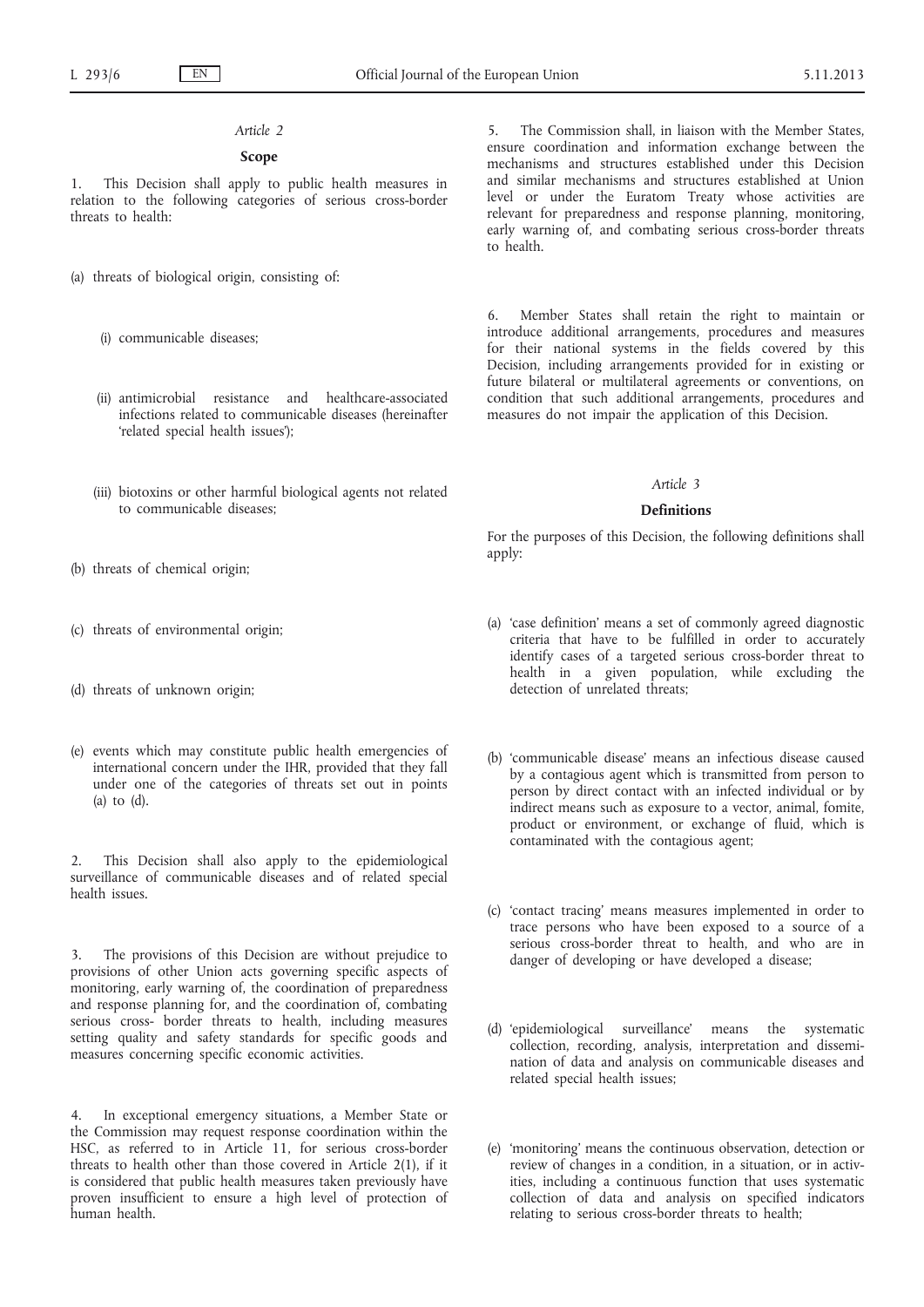- (f) 'public health measure' means a decision or an action which is aimed at preventing, monitoring or controlling the spread of diseases or contamination, combating severe risks to public health or mitigating their impact on public health;
- (g) 'serious cross-border threat to health' means a lifethreatening or otherwise serious hazard to health of biological, chemical, environmental or unknown origin which spreads or entails a significant risk of spreading across the national borders of Member States, and which may necessitate coordination at Union level in order to ensure a high level of human health protection.

#### CHAPTER II

#### **PLANNING**

# *Article 4*

# **Preparedness and response planning**

1. Member States and the Commission shall consult each other within the HSC referred to in Article 17 with a view to coordinating their efforts to develop, strengthen and maintain their capacities for the monitoring, early warning and assessment of, and response to, serious cross-border threats to health. That consultation shall be aimed at:

- (a) sharing best practice and experience in preparedness and response planning;
- (b) promoting the interoperability of national preparedness planning;
- (c) addressing the intersectoral dimension of preparedness and response planning at Union level; and
- (d) supporting the implementation of core capacity requirements for surveillance and response as referred to in Articles 5 and 13 of the IHR.

For the purpose of paragraph 1, Member States shall by 7 November 2014 and every three years thereafter provide the Commission with an update on the latest situation with regard to their preparedness and response planning at national level.

That information shall cover the following:

(a) identification of, and update on the status of the implementation of, the core capacity standards for preparedness and response planning as determined at national level for the health sector, as provided to the WHO in accordance with IHR;

- (b) description of the measures or arrangements aimed at ensuring interoperability between the health sector and other sectors including the veterinary sector, that are identified as being critical in the case of an emergency, in particular:
	- (i) coordination structures in place for cross-sectoral incidents;
	- (ii) emergency operational centres (crisis centres);
- (c) description of the business continuity plans, measures or arrangements aimed at ensuring the continuous delivery of critical services and products.

The obligation to provide the information referred to in points (b) and (c) shall only apply if such measures or arrangements are in place or are provided for as part of national preparedness and response planning.

3. For the purpose of paragraph 1, when substantially revising national preparedness planning, Member States shall inform the Commission in a timely manner of the main aspects of the revision of their preparedness planning at national level that are relevant to the objectives referred to in paragraph 1 and to the specific issues referred to in paragraph 2.

4. When receiving classified information transmitted pursuant to paragraphs 2 and 3 of this Article, the Commission and the HSC shall apply the rules set out in the Annex to Commission Decision 2001/844/EC, ECSC, Euratom of 29 November 2001 amending its internal Rules of Procedure (1).

Each Member State shall ensure that its national security regulations apply to all natural persons resident on its territory and all legal persons established on its territory that handle the information referred to in paragraphs 2 and 3 of this Article. Those national security regulations shall offer a degree of protection of classified information at least equivalent to that provided by the rules on security as set out in the Annex to Commission Decision 2001/844/EC, ECSC, Euratom and by Council Decision 2011/292/EU of 31 March 2011 on the security rules for protecting EU classified information  $(2)$ .

<sup>(</sup> 1) OJ L 317, 3.12.2001, p. 1.

<sup>(</sup> 2) OJ L 141, 27.5.2011, p. 17.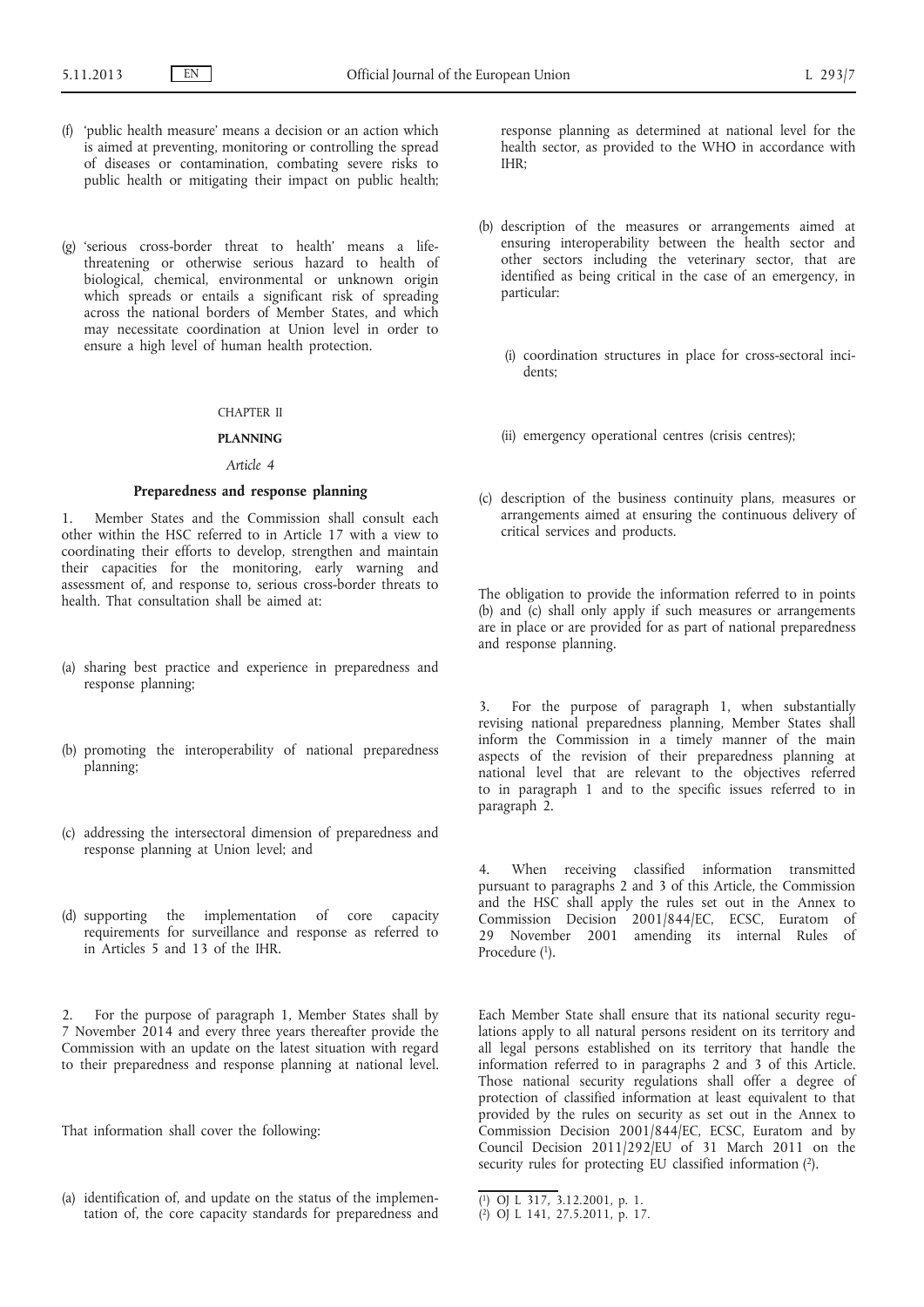5. The Commission shall make the information received in accordance with paragraphs 2 and 3 available to the members of the HSC.

On the basis of that information, and for the purpose of paragraph 1, the Commission shall, in a timely manner, initiate discussion in the HSC, including, where appropriate, on the basis of synthesis or thematic progress reports.

6. The Commission shall, by means of implementing acts, adopt templates to be used by the Member States when providing the information referred to in paragraphs 2 and 3 in order to ensure its relevance to the objectives identified in paragraph 1 and its comparability.

Those implementing acts shall be adopted in accordance with the examination procedure referred to in Article 18(2).

#### *Article 5*

#### **Joint procurement of medical countermeasures**

The institutions of the Union and any Member States which so desire may engage in a joint procurement procedure conducted pursuant to the third subparagraph of Article 104(1) of Regulation (EU, Euratom) No 966/2012 of the European Parliament and of the Council of 25 October 2012 on the financial rules applicable to the general budget of the Union (1) and pursuant to Article 133 of Commission Delegated Regulation (EU) No 1268/2012 of 29 October 2012 on the rules of application of Regulation (EU, Euratom) No 966/2012 of the European Parliament and of the Council on the financial rules applicable to the general budget of the Union  $(2)$ , with a view to the advance purchase of medical countermeasures for serious cross-border threats to health.

2. The joint procurement procedure referred to in paragraph 1 shall comply with the following conditions:

- (a) participation in the joint procurement procedure is open to all Member States until the launch of the procedure;
- (b) the rights and obligations of Member States not participating in the joint procurement are respected, in particular those relating to the protection and improvement of human health;
- (c) the joint procurement does not affect the internal market, does not constitute discrimination or a restriction of trade or does not cause distortion of competition;
- ( 1) OJ L 298, 26.10.2012, p. 1.

(d) the joint procurement does not have any direct financial impact on the budget of Member States not participating in the joint procurement.

3. The joint procurement procedure referred to in paragraph 1 shall be preceded by a Joint Procurement Agreement between the Parties determining the practical arrangements governing that procedure, and the decision-making process with regard to the choice of the procedure, the assessment of the tenders and the award of the contract.

#### CHAPTER III

# **EPIDEMIOLOGICAL SURVEILLANCE AND AD HOC MONITORING**

#### *Article 6*

#### **Epidemiological surveillance**

1. A network for the epidemiological surveillance of the communicable diseases and of the related special health issues referred to in points (i) and (ii) of point (a) of Article 2(1), is hereby established. The network shall be operated and coordinated by the ECDC.

2. The epidemiological surveillance network shall bring into permanent communication the Commission, the ECDC, and the competent authorities responsible at national level for epidemiological surveillance.

3. The national competent authorities referred to in paragraph 2 shall communicate the following information to the participating authorities of the epidemiological surveillance network:

- (a) comparable and compatible data and information in relation to the epidemiological surveillance of communicable diseases and related special health issues referred to in points (i) and (ii) of point (a) of Article 2(1);
- (b) relevant information concerning the progression of epidemic situations;
- (c) relevant information concerning unusual epidemic phenomena or new communicable diseases of unknown origin, including those in third countries.

4. When reporting information on epidemiological surveillance, the national competent authorities shall, where available, use the case definitions adopted in accordance with paragraph 5 for each communicable disease and related special health issue referred to in paragraph 1.

The Commission shall, by means of implementing acts, establish and update:

<sup>(</sup> 2) OJ L 362, 31.12.2012, p. 1.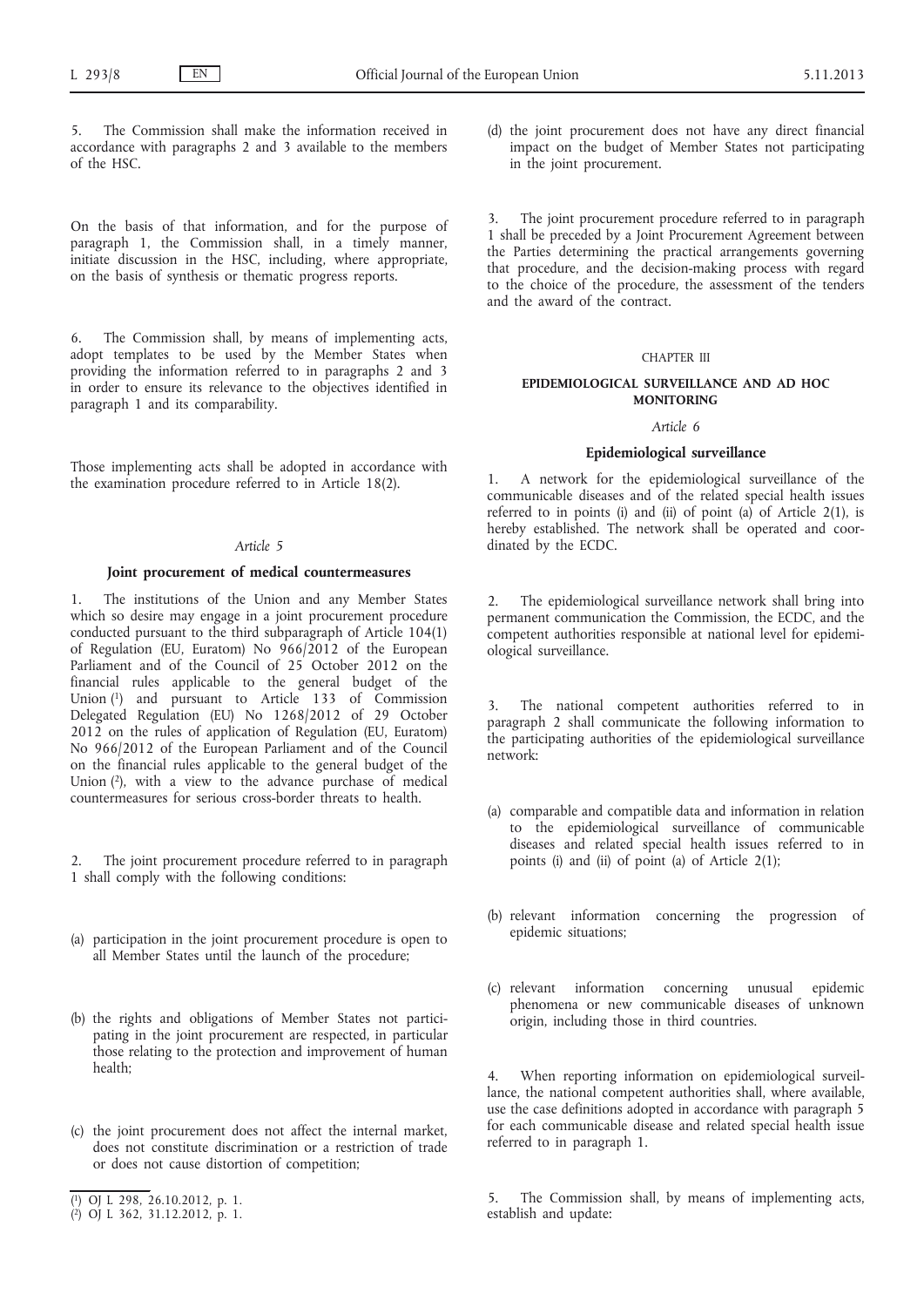- (a) the list of communicable diseases and related special health issues established according to the criteria set out in the Annex and referred to in points (i) and (ii) of point (a) of Article 2(1), in order to ensure coverage of communicable diseases and related special health issues by the epidemiological surveillance network;
- (b) case definitions concerning each communicable disease and related special health issue subject to epidemiological surveillance, in order to ensure the comparability and compatibility at Union level of the collected data;
- (c) procedures for the operation of the epidemiological surveillance network as developed in application of Articles 5, 10 and 11 of Regulation (EC) No  $851/2004$ .

Those implementing acts shall be adopted in accordance with the examination procedure referred to in Article 18(2).

On duly justified imperative grounds of urgency related to the severity or novelty of a serious cross-border threat to health or to the rapidity of its spread between the Member States, the Commission may adopt the measures referred to in points (a) and (b) through immediately applicable implementing acts in accordance with the procedure referred to in Article 18(3).

#### *Article 7*

# **Ad hoc monitoring**

1. Following an alert notified pursuant to Article 9 concerning a threat to health as referred to in point (iii) of point (a) of Article 2(1) and in points (b), (c) or (d) of Article 2(1), the Member States shall, in liaison with the Commission and on the basis of the available information from their monitoring systems, inform each other through the EWRS and, if the urgency of the situation so requires, through the HSC about developments with regard to the threat concerned at national level.

2. The information transmitted pursuant to paragraph 1, shall include in particular any change in geographical distribution, spread and severity of the threat concerned and of the means of detection, if available.

3. The Commission shall, by means of implementing acts, adopt, where necessary, the case definitions to be used for ad hoc monitoring, in order to ensure the comparability and compatibility at Union level of the collected data.

Those implementing acts shall be adopted in accordance with the examination procedure referred to in Article 18(2).

On duly justified imperative grounds of urgency related to the severity of a serious cross-border threat to health or to the rapidity of its spread between the Member States, the Commission may adopt or update the case definitions referred to in the first subparagraph through immediately applicable implementing acts in accordance with the procedure referred to in Article 18(3).

# CHAPTER IV

#### **EARLY WARNING AND RESPONSE**

#### *Article 8*

#### **Establishment of an early warning and response system**

1. A rapid alert system for notifying at Union level alerts in relation to serious cross-border threats to health, an 'Early Warning and Response System' (EWRS), is hereby established. The EWRS shall enable the Commission and the competent authorities responsible at national level to be in permanent communication for the purposes of alerting, assessing public health risks and determining the measures that may be required to protect public health.

2. The Commission shall, by means of implementing acts, adopt procedures concerning the information exchange in order to ensure the proper functioning of the EWRS and the uniform implementation of Articles 8 and 9 and to avoid overlap of activities or conflicting actions with existing structures and mechanisms for monitoring, early warning and combating serious cross-border threats to health.

Those implementing acts shall be adopted in accordance with the examination procedure referred to in Article 18(2).

#### *Article 9*

#### **Alert notification**

1. National competent authorities or the Commission shall notify an alert in the EWRS where the emergence or development of a serious cross-border threat to health fulfils the following criteria:

- (a) it is unusual or unexpected for the given place and time, or it causes or may cause significant morbidity or mortality in humans, or it grows rapidly or may grow rapidly in scale, or it exceeds or may exceed national response capacity; and
- (b) it affects or may affect more than one Member State; and
- (c) it requires or may require a coordinated response at Union level.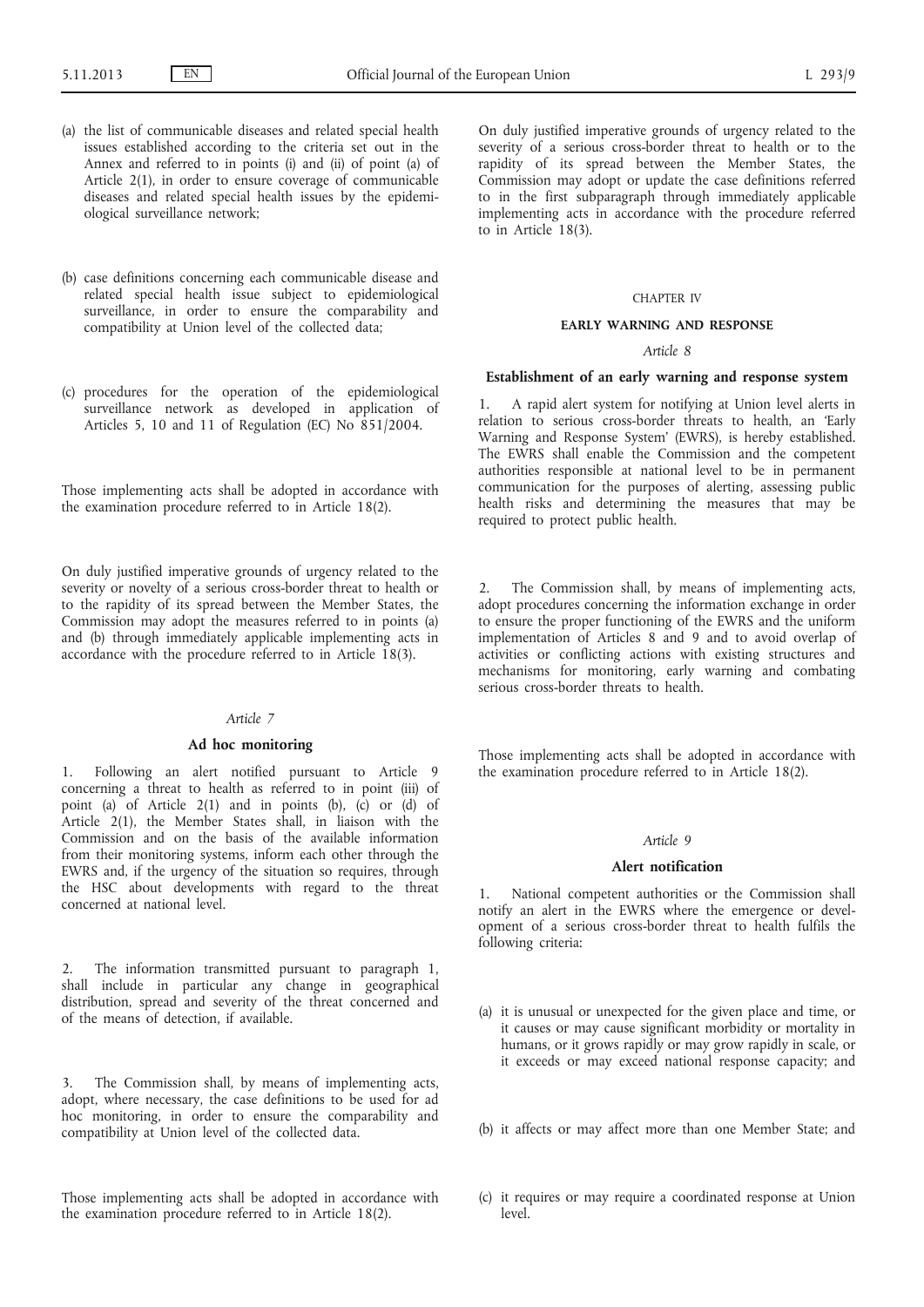2. Where the national competent authorities notify the WHO of events that may constitute public health emergencies of international concern in accordance with Article 6 of the IHR, they shall at the latest simultaneously notify an alert in the EWRS, provided that the threat concerned falls within those referred to in Article 2(1) of this Decision.

3. When notifying an alert, the national competent authorities and the Commission shall promptly communicate through the EWRS any available relevant information in their possession that may be useful for coordinating the response such as:

- (a) the type and origin of the agent;
- (b) the date and place of the incident or outbreak;
- (c) means of transmission or dissemination;
- (d) toxicological data;
- (e) detection and confirmation methods;
- (f) public health risks;
- (g) public health measures implemented or intended to be taken at national level;
- (h) measures other than public health measures;
- (i) personal data necessary for the purpose of contact tracing in accordance with Article 16;
- (j) any other information relevant to the serious cross-border threat to health in question.

4. The Commission shall make available to the national competent authorities through the EWRS any information that may be useful for coordinating the response referred to in Article 11, including information related to serious crossborder threats to health and public health measures related to serious cross-border threats to health transmitted through rapid alert and information systems established under other provisions of Union law or the Euratom Treaty.

# *Article 10*

# **Public health risk assessment**

Where an alert is notified pursuant to Article 9, the Commission shall, where necessary for the coordination of the response at Union level and upon request of the HSC referred to in Article 17 or on its own initiative, make promptly available to the national competent authorities and

to the HSC, through the EWRS, a risk assessment of the potential severity of the threat to public health, including possible public health measures. That risk assessment shall be carried out by:

- (a) the ECDC in accordance with Article 7(1) of Regulation (EC) No 851/2004 in the case of a threat referred to in points (i) and (ii) of point (a) of Article 2(1) or point (d) of Article 2(1); and/or
- (b) the European Food Safety Authority (EFSA) in accordance with Article 23 of Regulation (EC) No 178/2002 of the European Parliament and of the Council of 28 January 2002 laying down the general principles and requirements of food law, establishing the European Food Safety Authority and laying down procedures in matters of food safety  $(1)$  in the case of a threat referred to in Article 2 of this Decision where the threat falls under the mandate of the EFSA; and/or

(c) other relevant Union agencies.

2. Where the risk assessment needed is totally or partially outside the mandates of the agencies referred to in paragraph 1, and it is considered necessary for the coordination of the response at Union level, the Commission shall, upon request of the HSC or its own initiative, provide an ad hoc risk assessment.

The Commission shall make the risk assessment available to the national competent authorities promptly through the EWRS. Where the risk assessment is to be made public, the national competent authorities shall receive it prior to its publication.

The risk assessment shall take into account, if available, relevant information provided by other entities, in particular by the WHO in the case of a public health emergency of international concern.

The Commission shall ensure that information that may be relevant for the risk assessment is made available to the national competent authorities through the EWRS and to the HSC.

# *Article 11*

#### **Coordination of response**

1. Following an alert pursuant to Article 9, on a request from the Commission or a Member State and on the basis of the available information, including the information referred to in Article 9 and the risk assessments referred to in Article 10, Member States shall consult each other within the HSC and in liaison with the Commission with a view to coordinating:

<sup>(</sup> 1) OJ L 31, 1.2.2002, p. 1.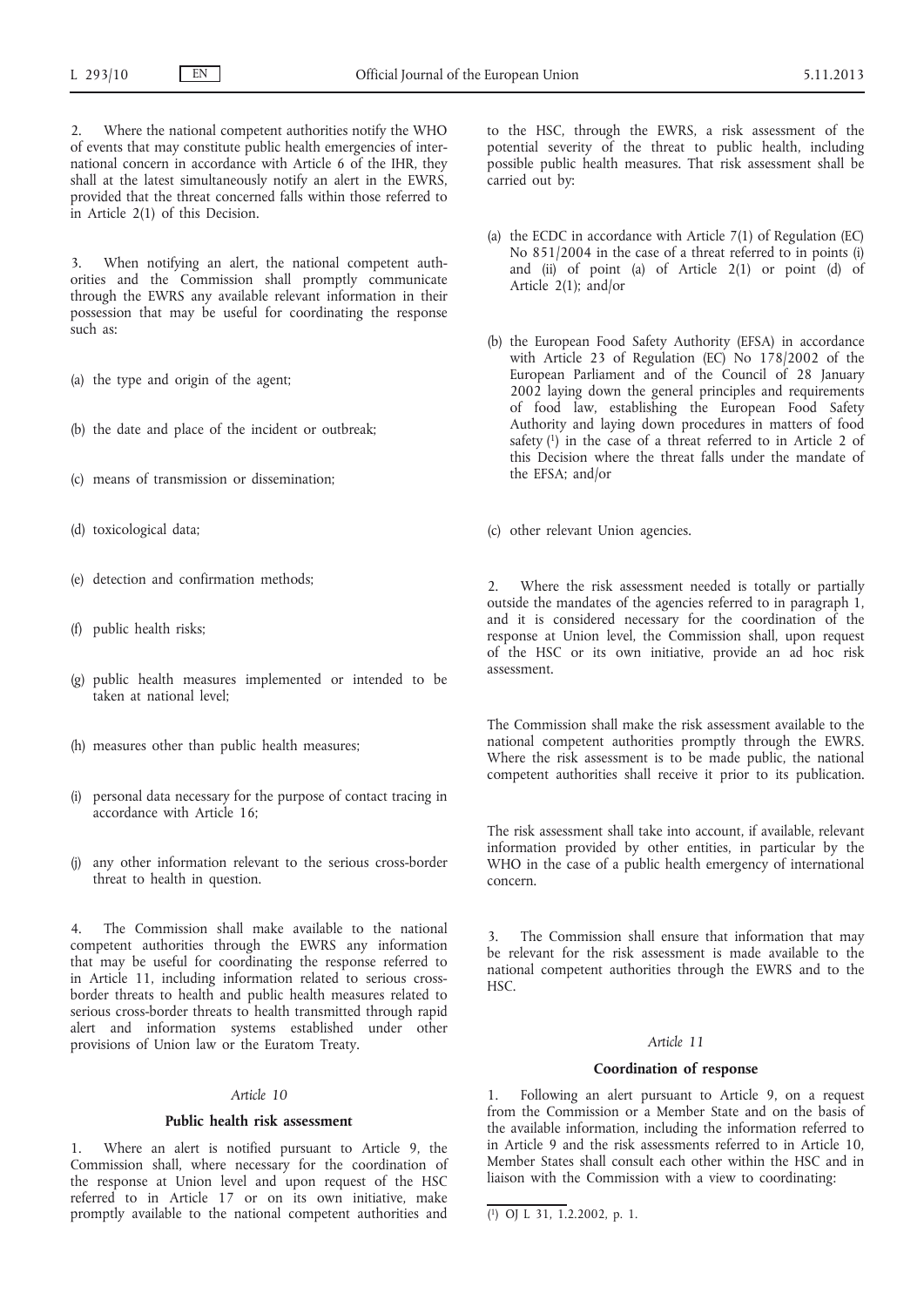- (a) national responses to the serious cross-border threat to health, including where a public health emergency of international concern is declared in accordance with the IHR and falls within Article 2 of this Decision;
- (b) risk and crisis communication, to be adapted to Member State needs and circumstances, aimed at providing consistent and coordinated information in the Union to the public and to healthcare professionals.

2. Where a Member State intends to adopt public health measures to combat a serious cross-border threat to health, it shall, before adopting those measures, inform and consult the other Member States and the Commission on the nature, purpose and scope of the measures, unless the need to protect public health is so urgent that the immediate adoption of the measures is necessary.

Where a Member State has to adopt, as a matter of urgency, public health measures in response to the appearance or resurgence of a serious cross-border threat to health, it shall, immediately upon adoption, inform the other Member States and the Commission on the nature, purpose and scope of those measures.

4. In the event of a serious cross-border threat to health overwhelming the national response capacities, an affected Member State may also request assistance from other Member States through the Community Civil Protection Mechanism established by Decision 2007/779/EC, Euratom.

5. The Commission shall, by means of implementing acts, adopt the procedures necessary for the uniform implementation of the information exchange, consultation and coordination provided for in paragraphs 1 to 3.

Those implementing acts shall be adopted in accordance with the examination procedure referred to in Article 18(2).

# CHAPTER V

# **EMERGENCY SITUATIONS**

# *Article 12*

#### **Recognition of emergency situations**

1. The Commission may recognise a situation of public health emergency in relation to:

(a) epidemics of human influenza considered to have pandemic potential, where the Director-General of the WHO has been informed and has not yet adopted a decision declaring a situation of pandemic influenza in accordance with the applicable rules of the WHO; or

- (b) cases other than that referred to in point (a) where the Director-General of the WHO has been informed and has not yet adopted a decision declaring a public health emergency of international concern in accordance with the IHR, and where:
	- (i) the serious cross-border threat to health in question endangers public health at the Union level;
	- (ii) medical needs are unmet in relation to that threat, which means that no satisfactory method of diagnosis, prevention or treatment is authorised in the Union or, despite the existence of such a method, the authorisation of a medicinal product would nonetheless be of major therapeutic advantage to those affected.

2. The Commission shall adopt the measure referred to in paragraph 1 by means of implementing acts.

Those implementing acts shall be adopted in accordance with the examination procedure referred to in Article 18(2).

On duly justified imperative grounds of urgency related to the severity of a serious cross-border threat to health or to the rapidity of its spread among Member States, the Commission may recognise situations of public health emergency pursuant to paragraph 1 through immediately applicable implementing acts in accordance with the procedure referred to in Article 18(3).

3. The Commission shall inform the Director-General of the WHO of the adoption of the measures referred to in paragraph 1.

#### *Article 13*

# **Legal effects of recognition**

The recognition of an emergency situation pursuant to Article  $12(1)$  shall have the sole legal effect of enabling point 2 of Article 2 of Regulation (EC) No 507/2006 to apply or, where the recognition specifically concerns epidemics of human influenza considered as having a pandemic potential, of enabling Article 21 of Regulation (EC) No 1234/2008 to apply.

#### *Article 14*

# **Termination of the recognition**

The Commission shall, by means of implementing acts, terminate the recognition referred to in Article 12(1) as soon as one of the applicable conditions laid down therein is no longer met.

Those implementing acts shall be adopted in accordance with the examination procedure referred to in Article 18(2).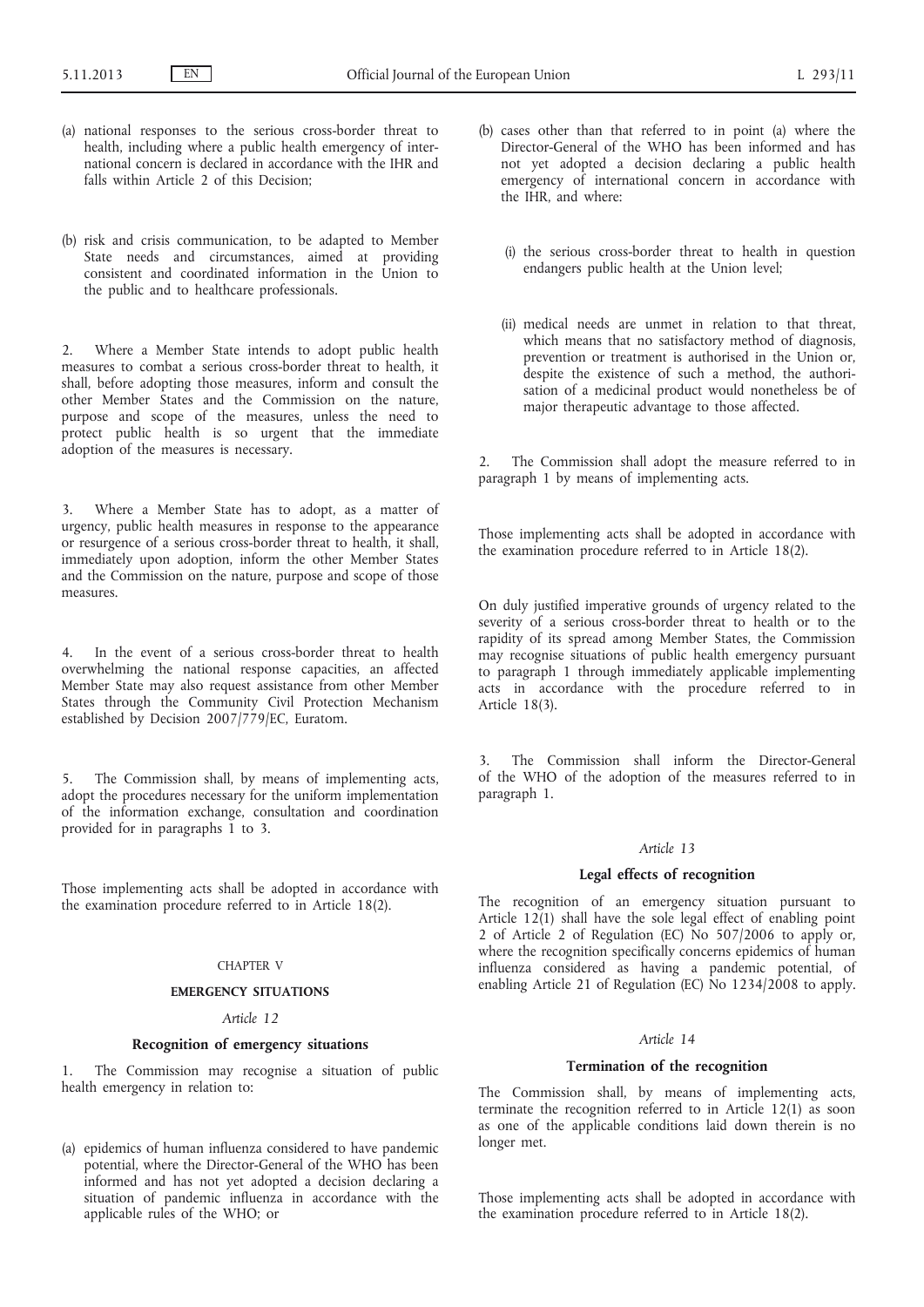Termination of the recognition, as referred to in the first paragraph, shall not affect the validity of marketing authorisations granted on the basis of Regulation (EC) No 507/2006 to medicinal products referred to in point 2 of Article 2 thereof or granted in accordance with the procedure referred to in Article 21 of Regulation (EC) No 1234/2008.

#### CHAPTER VI

#### **PROCEDURAL PROVISIONS**

# *Article 15*

# **Designation of national authorities and representatives**

- 1. Each Member State shall designate, by 7 March 2014:
- (a) the competent authorities responsible within the Member State for epidemiological surveillance as referred to in Article 6;
- (b) the competent authority or authorities responsible at national level for notifying alerts and determining the measures required to protect public health, for the purposes of Articles 8, 9 and 10;
- (c) one representative and an alternate in the HSC referred to in Article 17.

Member States shall notify the Commission and other Member States of the designations referred to in paragraph 1 and of any change thereof. In the event of such change, the Commission shall distribute immediately to the HSC an updated list of such designations.

3. The Commission shall make publicly available the updated list of the authorities designated in accordance with points (a) and (c) of paragraph 1, as well as the updated list of the authorities to which the representatives in the HSC belong.

# *Article 16*

#### **Protection of personal data**

1. In the application of this Decision, personal data shall be processed in accordance with Directive 95/46/EC and Regulation (EC) No 45/2001. In particular, appropriate technical and organisational measures shall be taken to protect such personal data against accidental or illegal destruction, accidental loss, or unauthorised access and against any form of illegal processing.

The EWRS shall include a selective messaging functionality allowing personal data to be communicated only to national competent authorities involved in contact tracing measures. That selective messaging functionality shall be designed and operated so as to ensure safe and lawful exchange of personal data.

3. Where competent authorities implementing contact tracing measures communicate personal data necessary for contact tracing purposes through the EWRS pursuant to Article 9(3), they shall use the selective messaging functionality referred to in paragraph 2 of this Article and communicate the data only to the other Member States involved in the contact tracing measures.

4. When circulating the information referred to in paragraph 3, the competent authorities shall refer to the alert communicated previously through the EWRS.

5. Messages containing personal data shall automatically be erased from the selective message functionality 12 months after the date of their posting.

Where a competent authority establishes that notification of personal data made by it pursuant to Article 9(3) has subsequently proved to be in breach of Directive 95/46/EC because that notification was unnecessary for the implementation of the contact tracing measures at issue, it shall inform immediately the Member States to which that notification was transmitted.

7. In relation to their responsibilities to notify and rectify personal data through the EWRS, the national competent authorities shall be regarded as controllers within the meaning of point (d) of Article 2 of Directive 95/46/EC.

In relation to its responsibilities concerning storage of personal data, the Commission shall be regarded as a controller within the meaning of point (d) of Article 2 of Regulation (EC) No 45/2001.

9. The Commission shall adopt:

- (a) guidelines aimed at ensuring that the day-by-day operation of the EWRS complies with Directive 95/46/EC and Regulation (EC) No  $45/2001$ :
- (b) a recommendation providing an indicative list of the personal data that may be exchanged for the purpose of the coordination of contact tracing measures.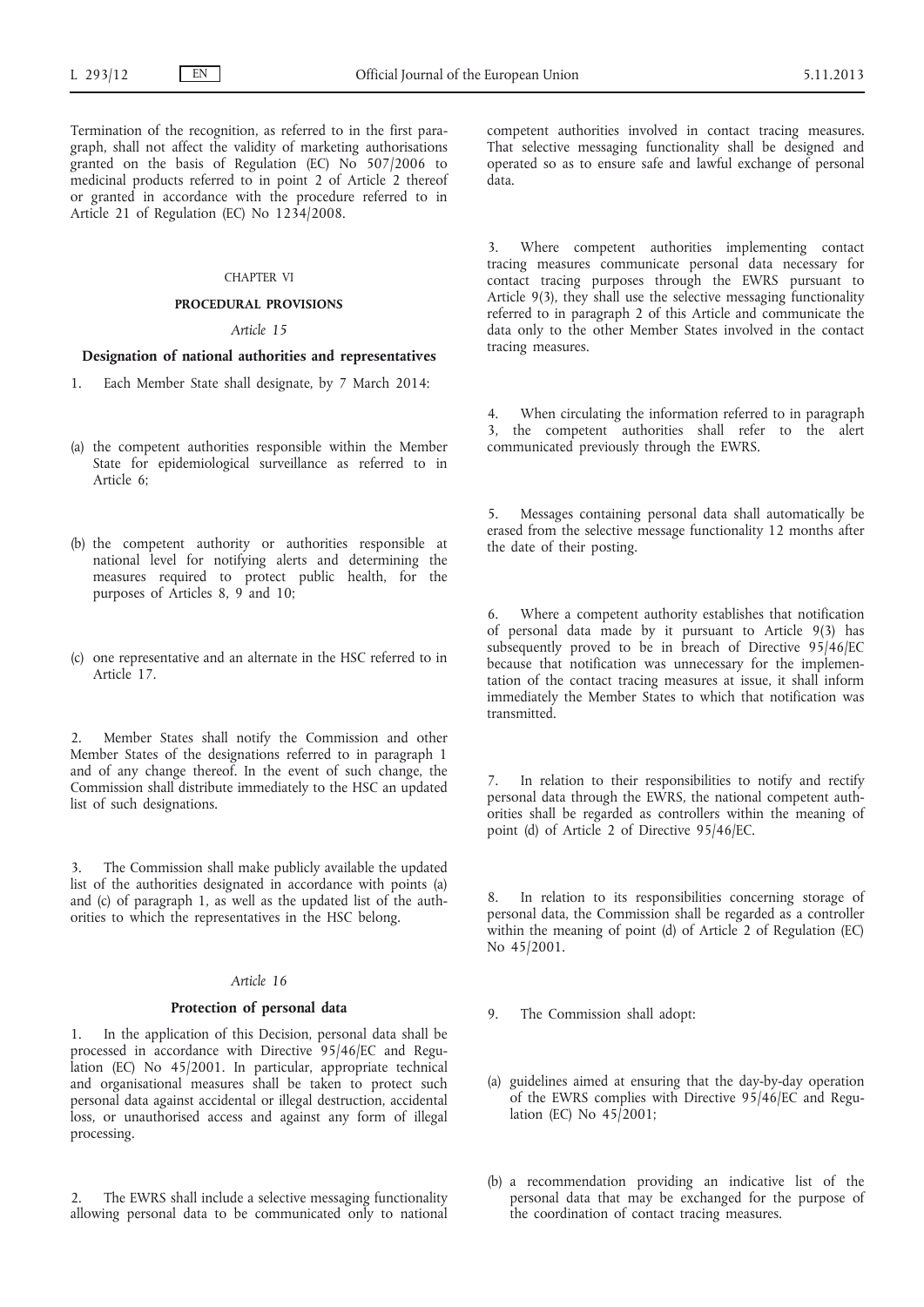# *Article 17*

# **Health Security Committee**

1. A Health Security Committee, composed of representatives of the Member States designated under point (c) of Article 15(1), is hereby established.

2. The HSC shall have the following tasks:

- (a) supporting the exchange of information between the Member States and the Commission on the experience acquired with regard to the implementation of this Decision;
- (b) coordination in liaison with the Commission of the preparedness and response planning of the Member States in accordance with Article 4;
- (c) coordination in liaison with the Commission of the risk and crisis communication and responses of the Member States to serious cross-border threats to health, in accordance with Article 11.
- 3. The HSC shall be chaired by a representative of the Commission. The HSC shall meet at regular intervals and whenever the situation requires, on a request from the Commission or a Member State.
- 4. The secretariat shall be provided by the Commission.

5. The HSC shall adopt, by a majority of two thirds of its members, its rules of procedure. Those rules of procedure shall establish working arrangements, in particular with regard to:

- (a) the procedures for plenary meetings at high level and working groups;
- (b) the participation of experts in plenary meetings, the status of observers, including from third countries;
- (c) the arrangements for the HSC to examine the relevance to its mandate of a matter submitted to it and the possibility of recommending referral of that matter to a body competent under a provision of another act of the Union or under the Euratom Treaty; those arrangements shall not affect the obligations of the Member States under Articles 4 and 11 of this Decision.

#### *Article 18*

#### **Committee procedure**

1. The Commission shall be assisted by a committee on serious cross-border threats to health. That Committee shall be a committee within the meaning of Article 3(2) of Regulation (EU) No 182/2011.

Where reference is made to this paragraph, Article 5 of Regulation (EU) No 182/2011 shall apply.

Where the Committee delivers no opinion, the Commission shall not adopt the draft implementing act and the third subparagraph of Article 5(4) of Regulation (EU) No 182/2011 shall apply.

3. Where reference is made to this paragraph, Article 8 of Regulation (EU) No 182/2011, in conjunction with Article 5 thereof, shall apply.

# *Article 19*

#### **Reports concerning this Decision**

The Commission shall submit to the European Parliament and the Council by 7 November 2015, and every three years thereafter a report on the implementation of this Decision. The report shall include, in particular, an assessment of the operation of the EWRS and of the epidemiological surveillance network, as well as information on how the mechanisms and structures established under this Decision complement other alert systems at Union level and under the Euratom Treaty to protect public health effectively, while avoiding structural duplications. The Commission may accompany the report with proposals to modify the relevant Union provisions.

#### CHAPTER VII

#### **FINAL PROVISIONS**

# *Article 20*

#### **Repeal of Decision No 2119/98/EC**

1. Decision No 2119/98/EC is hereby repealed.

2. References to the repealed Decision shall be construed as references to this Decision.

# *Article 21*

# **Entry into force**

This Decision shall enter into force on the day following that of its publication in the *Official Journal of the European Union*.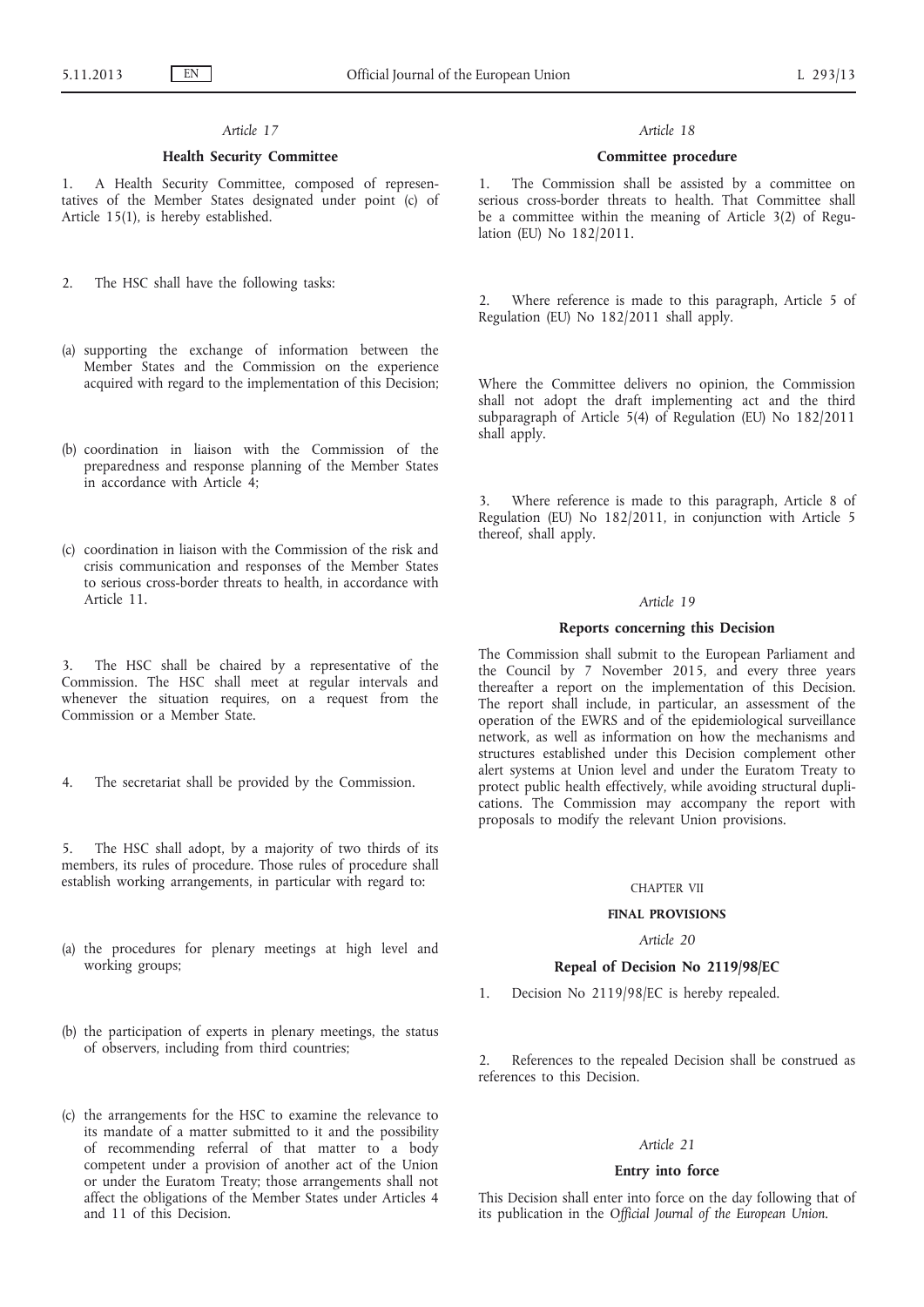# *Article 22*

# **Addressees**

This Decision is addressed to the Member States.

Done at Strasbourg, 22 October 2013.

*For the European Parliament The President* M. SCHULZ

*For the Council The President* V. LEŠKEVIČIUS